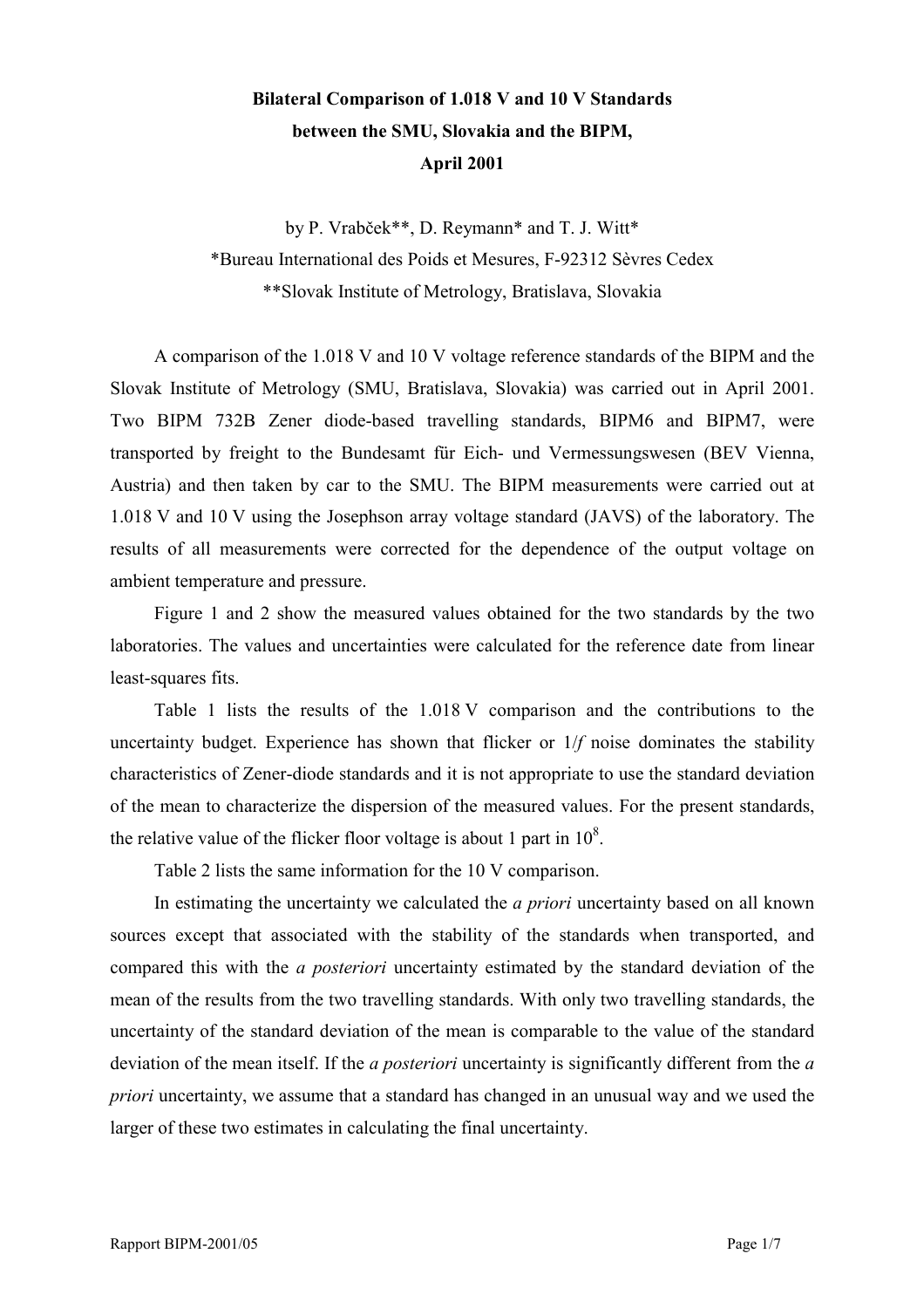In Table 1 and 2, the following elements are listed:

- (1) the predicted value  $U_{Z|SMU}$  of each Zener, computed using a linear least squares fit to all of the data from the SMU and referenced to the mean date of the SMU's measurements;
- (2) the Type A uncertainty arising from instability of the Zener, computed as the standard uncertainty of the predicted value from the linear drift model, or an estimate of the 1/*f* noise voltage level;
- (3) the uncertainty component arising from the measuring equipment of the SMU. This uncertainty is completely correlated between the different Zeners used for a comparison;
- (4-6) the corresponding quantities for the BIPM;
- (7) the uncertainty due to the combined effects of the uncertainties of the pressure and temperature coefficients and to the difference of the mean pressures and temperatures in the participating laboratories; although the same equipment is used to measure the coefficients for all Zeners, the uncertainty is dominated by the Type A uncertainty of each Zener, so that the final uncertainty can be considered as uncorrelated among the different Zeners used in a comparison;
- (8) the difference  $(U_{Z-MU} U_{Z-BIPM})$  for each Zener, and
- (9) the uncorrelated part of the uncertainty;
- (10) the result of the comparison, which is the mean of the differences of the calibration results for the different standards;

the uncertainty of the transfer, estimated by two methods;

- (11) the *a priori* uncertainty, which is the standard deviation of the mean value of the results from the different Zeners, counting only the uncorrelated uncertainties of the individual results;
- (12) the *a posteriori* uncertainty, which is the standard deviation of the mean of the different results;
- (13) the correlated part of the uncertainty;
- and
- (14) the total uncertainty of the comparison, which is the root-sum-square of the correlated part of the uncertainty and of the larger of (11) and (12).

Table 3 and 4 summarize the uncertainties due to the measuring equipment of the SMU and of the BIPM, respectively.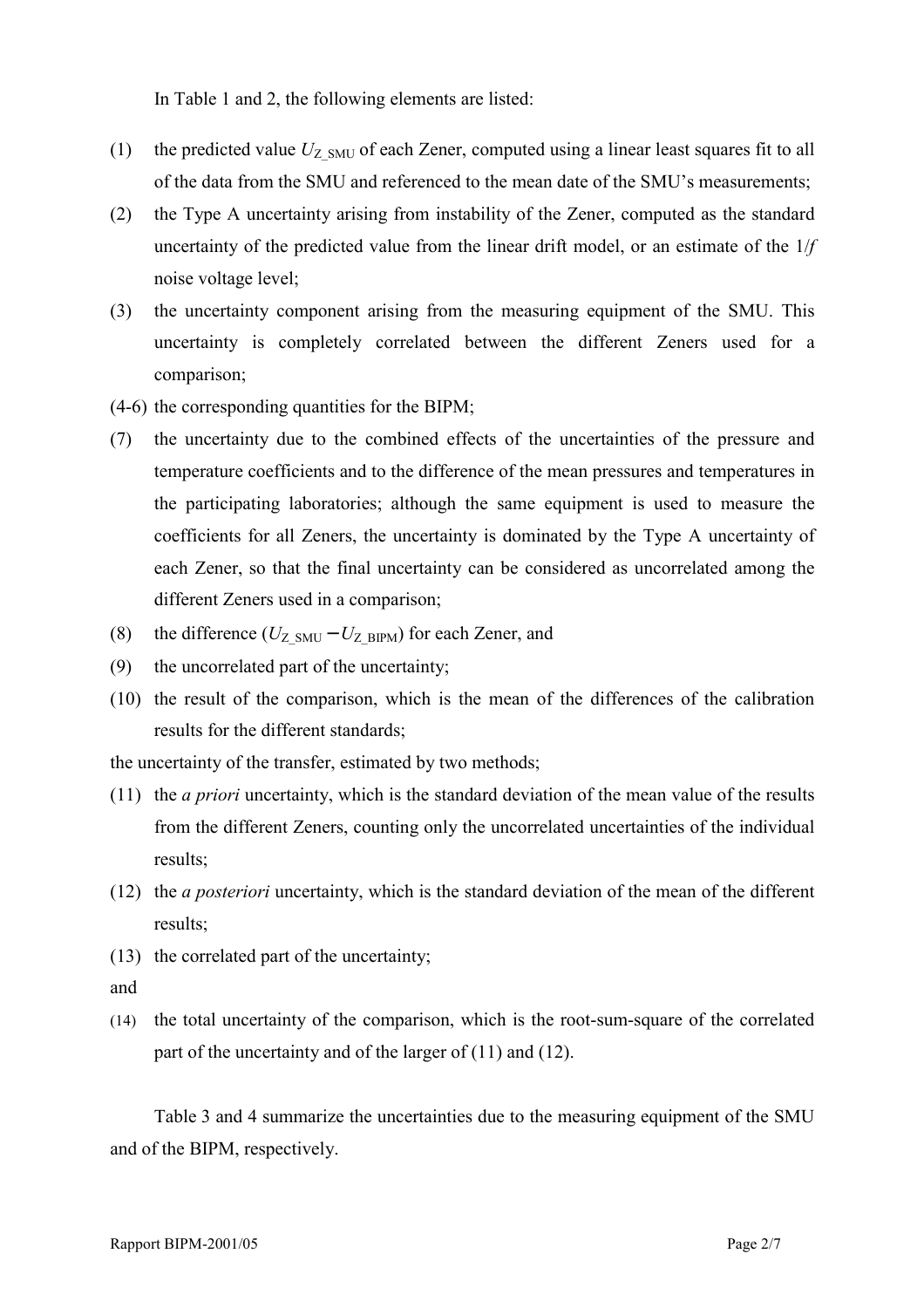The final result of the comparison is presented as the differences between the values assigned to a 1.018 V and a 10 V standard by each laboratory. The difference between the value assigned by the SMU at the SMU,  $U_{SMU}$ , and that assigned by the BIPM at the BIPM,  $U_{\text{BIPM}}$ , for a 1.018 V standard on the reference date is

$$
U_{SMU(1.018 \text{ V})} - U_{BIPM(1.018 \text{ V})} = -0.091 \text{ \mu V}; u_c = 0.042 \text{ \mu V} \text{ on } 2001/04/13,
$$

where  $u_c$  is the combined standard uncertainty,

and for a 10 V standard on the reference date is

$$
U_{SMU(10\text{ V})} - U_{BIPM(10\text{ V})} = -0.04 \text{ }\mu\text{V}; u_c = 0.86 \text{ }\mu\text{V} \text{ on } 2001/04/12,
$$

The difference between the values assigned to the travelling standards at 1.018 V by the two laboratories approaches the expanded uncertainty of the comparison at the 95% confidence level.

The combined uncertainties at 10 V is mainly due to the difference between the results obtained on the two Zeners. The mean difference is quite the same as that measured in May 1999 during on-site comparisons of measurements of 10 V Zeners.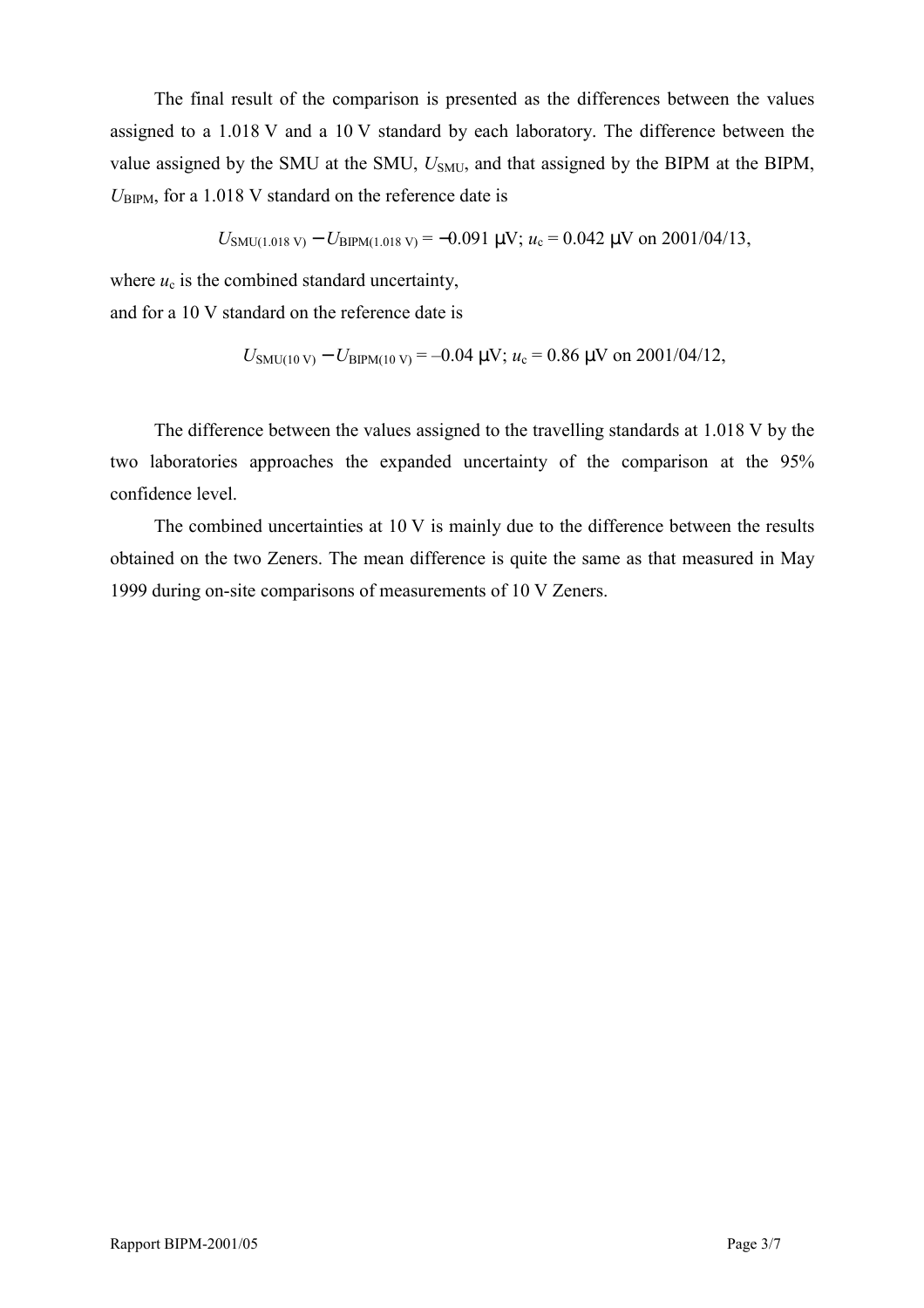

Figure 1. Voltage of BIPM6 as a function of time, with linear least-squares fit to the BIPM measurements



Figure 2. Voltage of BIPM7 as a function of time, with linear least-squares fits to the BIPM measurements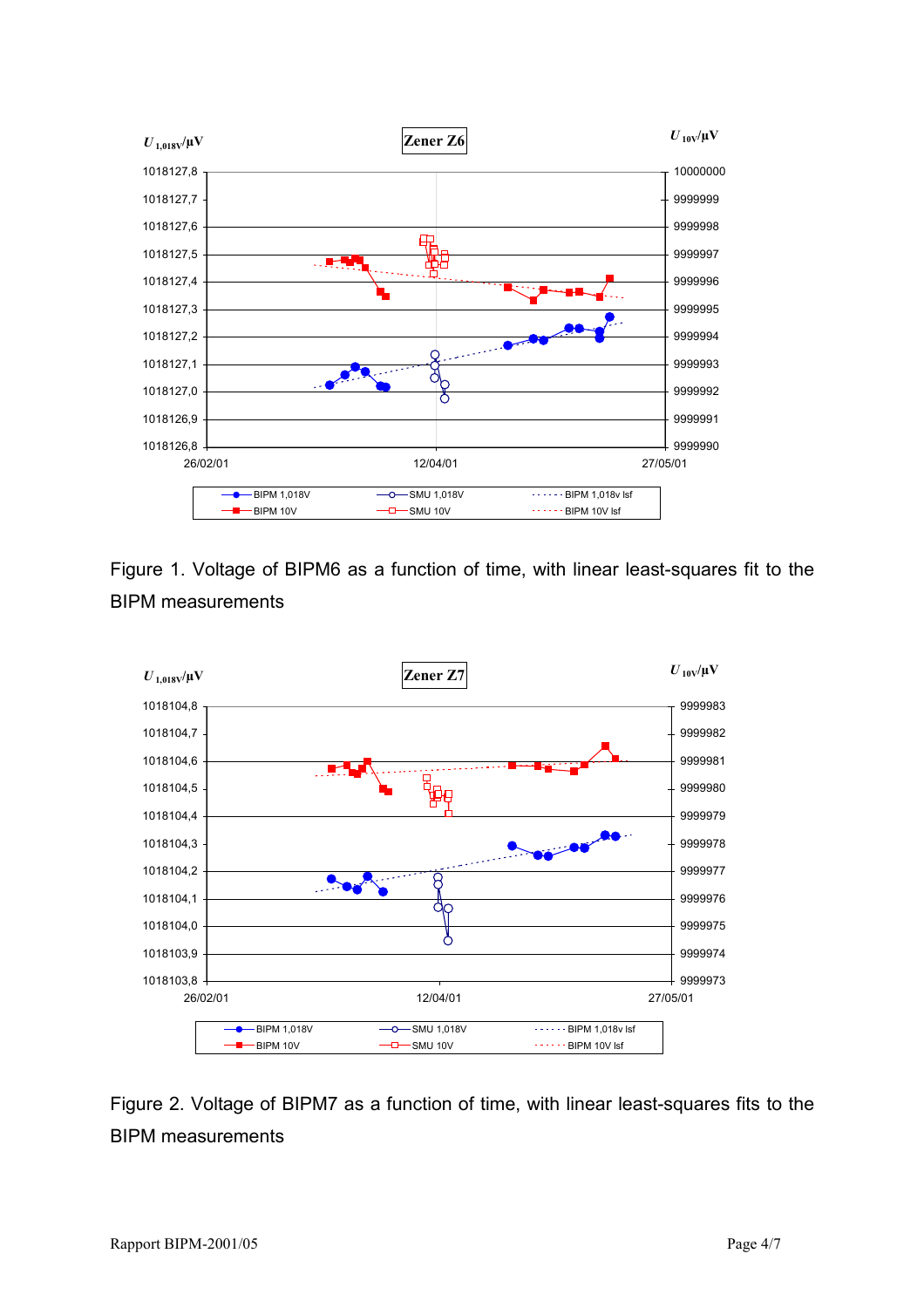Table 1. Results of the SMU(Slovakia)/BIPM bilateral comparison of 1.0180 V standards using two Zener travelling standards: reference date 13 April 2001. Uncertainties are 1  $\sigma$  estimates. The uncorrelated uncertainty is  $w = [r^2 + t^2 + v^2]^{1/2}$ , the expected transfer uncertainty is  $x = [w_6^2 + w_7^2]^{1/2}/2$  and the correlated uncertainty is  $y = [s^2 + u^2]^{1/2}$ .

|                |                                                                    | BIPM6    | BIPM7    |                  |
|----------------|--------------------------------------------------------------------|----------|----------|------------------|
| 1              | <b>SMU</b><br>$(U_{Z \text{ SMU}} - 1.018 \text{ V})/\mu\text{V}$  | 127.057  | 104.083  |                  |
| 2              | Type A uncertainty/ $\mu$ V                                        | 0.032    | 0.046    | $\mathbf{r}$     |
| 3              | equipment uncertainty/ $\mu$ V                                     |          | 0.020    | $\boldsymbol{S}$ |
| $\overline{4}$ | $(U_{Z\text{ BIPM}} - 1.018 \text{ V})/\mu\text{V}$<br><b>BIPM</b> | 127.111  | 104.209  |                  |
| 5              | Type A uncertainty/ $\mu$ V                                        | 0.010    | 0.010    | $\boldsymbol{t}$ |
| 6              | equipment uncertainty/ $\mu$ V                                     |          | 0.005    | $\boldsymbol{u}$ |
| 7              | pressure and temperature                                           | 0.001    | 0.008    | $\mathcal{V}$    |
|                | corrections uncertainty/ $\mu$ V                                   |          |          |                  |
| 8              | $(U_{Z \text{ SMU}} - U_{Z \text{ BIPM}})/\mu V$                   | $-0.055$ | $-0.127$ |                  |
| 9              | uncorrelated uncertainty/ $\mu$ V                                  | 0.033    | 0.048    | $\mathcal{W}$    |
| 10             | $<\!\!U_{\rm SMU}$ – $U_{\rm BIPM}\!\!>\!\!/\mu\rm{V}$             |          | $-0.091$ |                  |
| 11             | expected transfer uncertainty/ $\mu$ V                             |          | 0.029    | $\mathcal{X}$    |
| 12             | $s_M$ of difference for two Zeners/ $\mu$ V                        |          | 0.036    |                  |
| 13             | correlated uncertainty/ $\mu$ V                                    |          | 0.021    | $\mathcal{Y}$    |
| 14             | comparison total uncertainty/ $\mu$ V                              |          | 0.042    |                  |
|                |                                                                    |          |          |                  |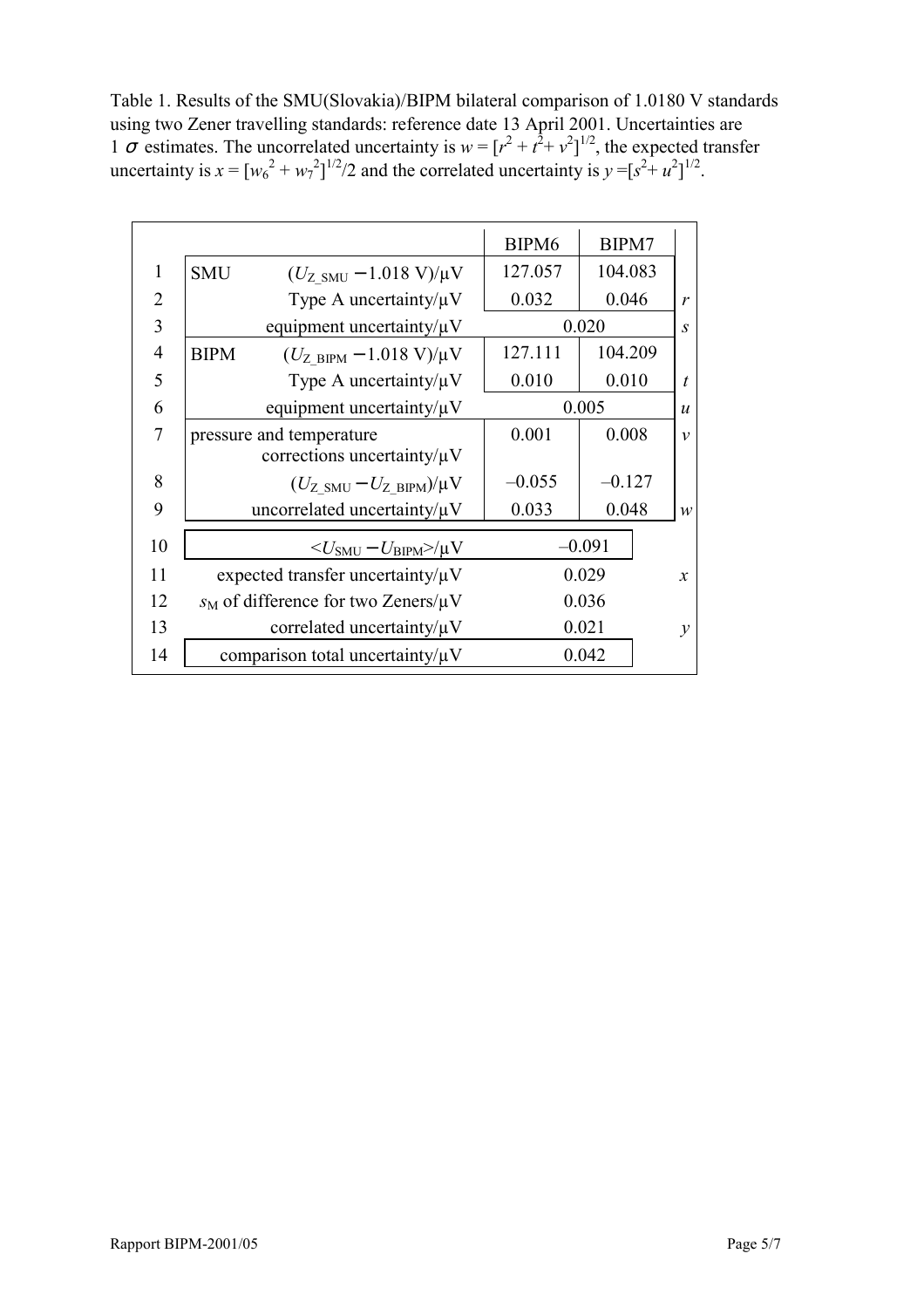Table 2. Results of the SMU(Slovakia)/BIPM bilateral comparison of 10 V standards using two Zener travelling standards: reference date 12 April 2001. Uncertainties are 1  $\sigma$  estimates. The uncorrelated uncertainty is  $w = [r^2 + t^2 + v^2]^{1/2}$ , the expected transfer uncertainty is  $x = [w_6^2 + w_7^2]^{1/2}$  and the correlated uncertainty is  $y = [s^2 + u^2]^{1/2}$ .

|                |                                                                 | BIPM <sub>6</sub> | BIPM7    |                  |
|----------------|-----------------------------------------------------------------|-------------------|----------|------------------|
| 1              | <b>SMU</b><br>$(U_{Z \text{ SMU}} - 10 \text{ V})/\mu\text{V}$  | $-2.84$           | $-20.21$ |                  |
| $\overline{2}$ | Type A uncertainty/ $\mu$ V                                     | 0.11              | 0.10     | $\mathbf{r}$     |
| 3              | equipment uncertainty/ $\mu$ V                                  |                   | 0.03     | $\boldsymbol{S}$ |
| $\overline{4}$ | <b>BIPM</b><br>$(U_{Z\text{ BIPM}} - 10 \text{ V})/\mu\text{V}$ | $-3.84$           | $-19.31$ |                  |
| 5              | Type A uncertainty/ $\mu$ V                                     | 0.11              | 0.10     | $\boldsymbol{t}$ |
| 6              | equipment uncertainty/ $\mu$ V                                  |                   | 0.01     | $\boldsymbol{u}$ |
| 7              | pressure and temperature                                        | 0.07              | 0.06     | $\mathcal{V}$    |
|                | corrections uncertainty/ $\mu$ V                                |                   |          |                  |
| 8              | $(U_{Z \text{ SMU}} - U_{Z \text{ BIPM}})/\mu V$                | 0.82              | $-0.90$  |                  |
| 9              | uncorrelated uncertainty/ $\mu$ V                               | 0.17              | 0.15     | $\mathcal{W}$    |
| 10             | $\langle U_{\text{SMU}} - U_{\text{BIPM}} \rangle / \mu V$      |                   | $-0.04$  |                  |
| 11             | expected transfer uncertainty/ $\mu$ V                          |                   | 0.11     | $\mathfrak{X}$   |
| 12             | $s_M$ of difference for two Zeners/ $\mu$ V                     |                   | 0.86     |                  |
| 13             | correlated uncertainty/ $\mu$ V                                 |                   | 0.03     | $\mathcal{V}$    |
| 14             | comparison total uncertainty/ $\mu$ V                           |                   | 0.86     |                  |
|                |                                                                 |                   |          |                  |